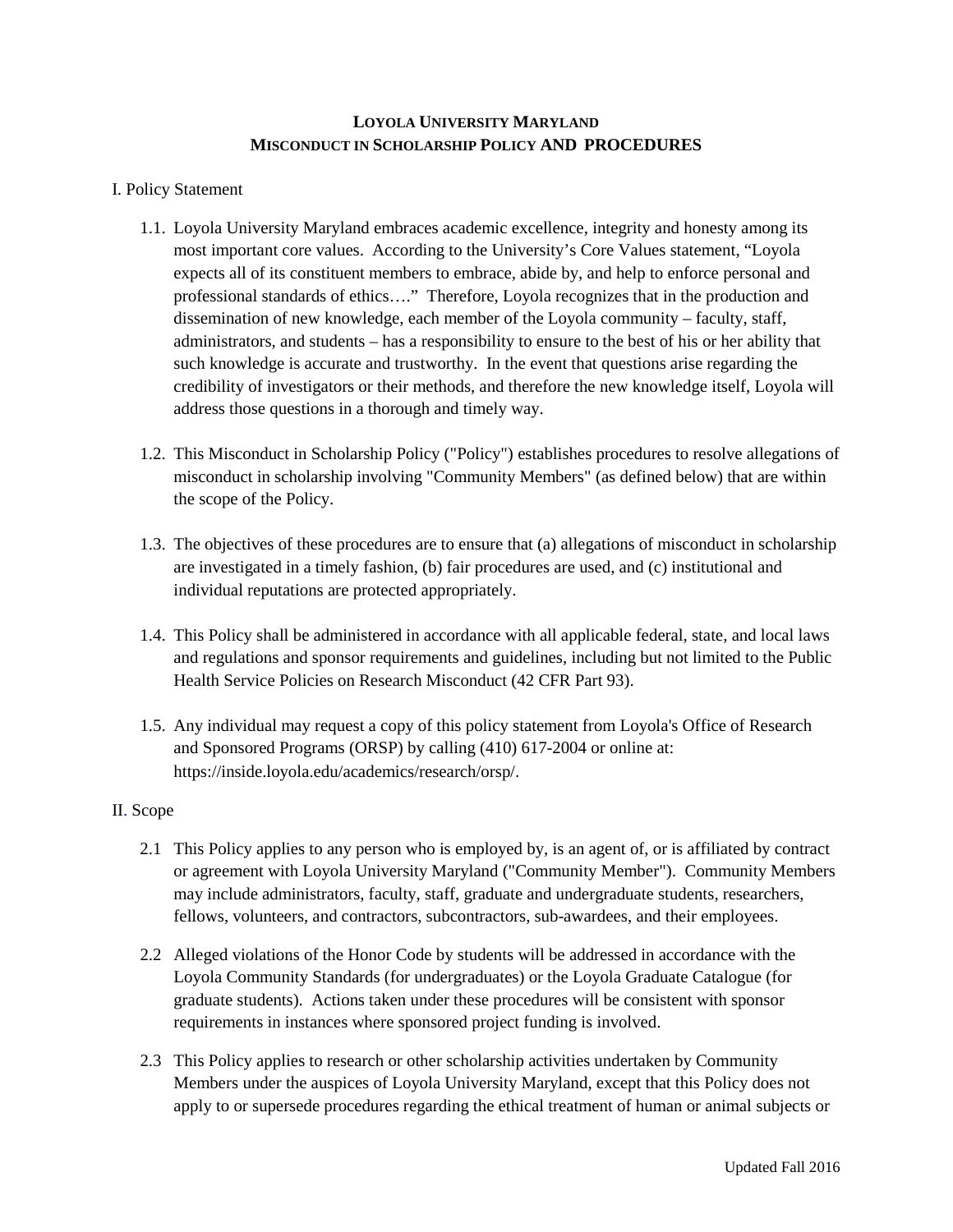improprieties in the use of funds. It also does not apply to differences of opinion or interests in the workplace, which should be addressed through Loyola's Grievance Policy.

## III. Definitions

- 3.1. Misconduct means fabrication, falsification, or plagiarism in proposing, performing, or reviewing research, or in reporting research results. It does not include honest error or differences of opinion.
- 3.2. Preliminary Inquiry means an initial review of the evidence to determine whether to conduct a Formal Investigation. A Preliminary Inquiry does not require a full review of all of the evidence related to the allegation.
- 3.3. Formal Investigation means the formal development of a factual record and the examination of that record leading to a decision not to make a finding of Misconduct or to a recommendation for a finding of Misconduct which may include a recommendation for other appropriate actions.
- 3.4. Respondent means the person against whom an allegation of Misconduct is directed.
- 3.5. Complainant means a person who in good faith makes an allegation of Misconduct.
- 3.6 Appropriate Dean means the Dean of the School or College in which the Misconduct is alleged to have occurred. For instances of Misconduct that do not occur in a School or College, Appropriate Dean means the Vice President overseeing the area.

## IV. General Principles

- 4.1. Duty to Report: Any person who has reason to believe that a Community Member is engaging or has engaged in Misconduct should report that belief to the Director of the ORSP. Reports also may be made anonymously through EthicsPoint, a confidential mechanism for reporting concerns about any aspect of University compliance.
- 4.2 Protection from Bad Faith Allegations: Reports made with knowing or reckless disregard for the truth, that are deliberately false, or that are influenced by personal, professional or financial conflicts of interest are not considered to be made in good faith. Reports not made in good faith may become the basis of Misconduct proceedings themselves. In such cases, the procedures set forth in this Policy will be followed in the same manner against the individual(s) making the original allegations.
- 4.3 Protection from Retaliation: No retaliation shall occur against individuals who in good faith report suspected instances of Misconduct or participate in the procedures set forth in this Policy, regardless of the outcome of the Preliminary Inquiry and/or Formal Investigation.
- 4.4 Confidentiality: Every reasonable effort shall be made to ensure that confidentiality is maintained concerning all matters related to these proceedings, including the identity of respondents, complainants, and research subjects. Information shall be shared on a need to know basis.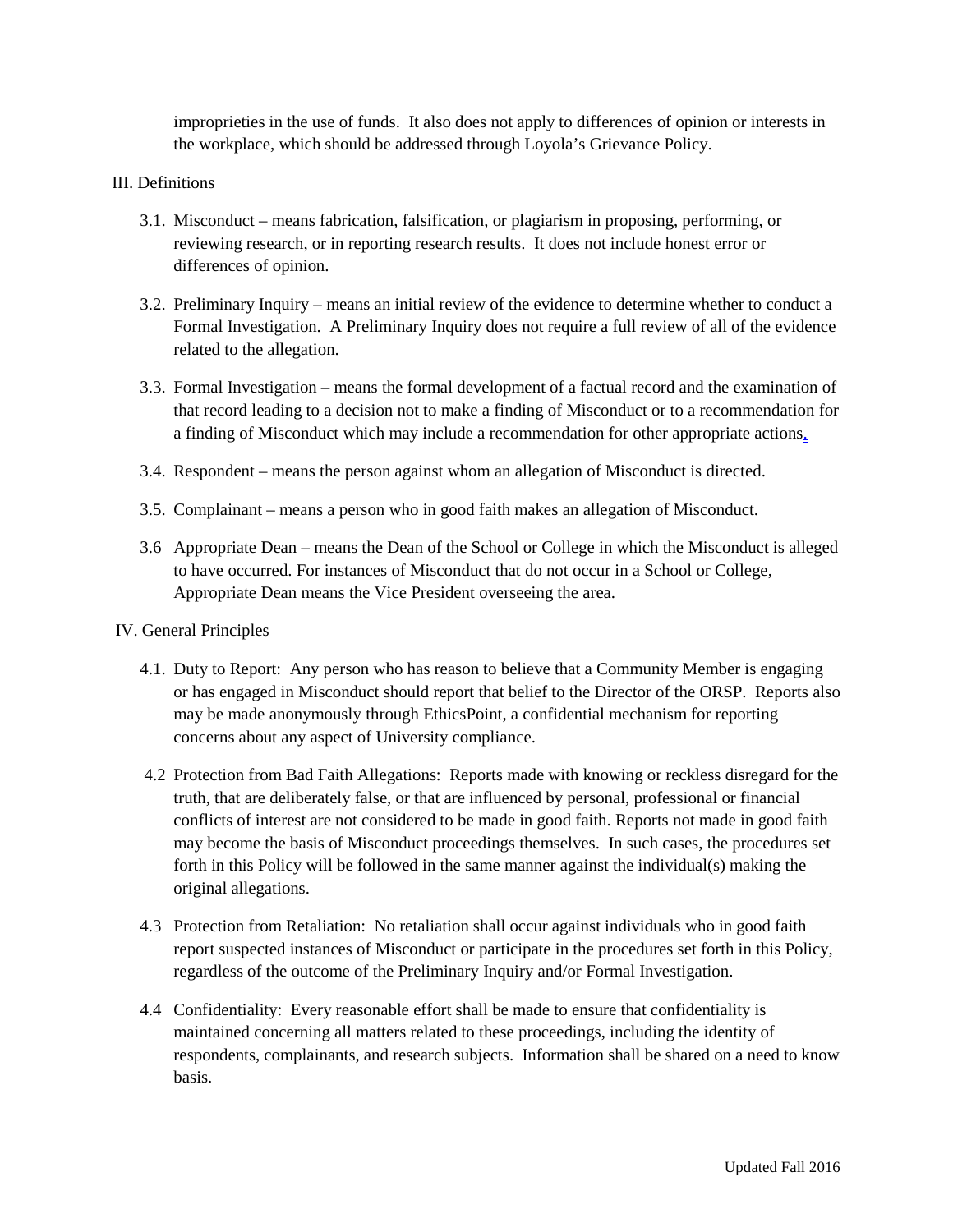- 4.5 Compliance with Sponsor Regulations: In cases of sponsored research, investigations will be conducted in accordance with applicable regulations or guidelines of the sponsor. The Director of the ORSP will be responsible for ensuring that the procedures conform to such requirements, including any reporting procedures required by law, regulation, or policy. Researchers should be aware that sponsors may investigate allegations, impose sanctions, and take other actions independent of Loyola University Maryland. In cases that do not involve sponsored research, investigations will be conducted in accordance with the practices adopted by the US Department of Health and Human Services.
- 4.6 Right to Respond: In the conduct of any proceedings related to an allegation of Misconduct, the respondent will be provided with notice of the allegations, a draft copy of any written report, and an opportunity to comment in writing before the report is finalized.
- 4.7 Requirements for a Finding of Misconduct: A finding of Misconduct requires that there be a significant departure from accepted practices of the relevant research community; that the Misconduct be committed intentionally, knowingly, or recklessly; and that the allegation be proven by a preponderance of the evidence.
- 4.8 Restoration of Reputation: Loyola University Maryland will make every effort to protect and restore the reputation of a respondent against whom no finding of Misconduct is made.
- 4.9 Six-year Limitation: Allegations of Misconduct must be made within six years of the date of the incident of Misconduct. However, this time limit may be extended by subsequent instances of republication, citation, or other use of the research record that is alleged to have been fabricated, falsified, or plagiarized. This time limit may also be waived by the Director for good reason, such as if the alleged Misconduct may have a substantial adverse impact on the health or safety of the public.
- 4.10 Naming of Designees: The Vice President for Academic Affairs, the Appropriate Dean (or Vice President of a non-academic area) and the Director of the Office of Research and Sponsored Programs may appoint a designee to perform his or her responsibilities.

## V. Procedures

- 5.1 Reports of Misconduct should be referred immediately to the Director of the ORSP.
	- 5.1.1. Written and signed statements are preferred. If a verbal report is filed, the report will be documented by the Director of the ORSP and verified by the complainant. Anonymous reports may be made through EthicsPoint, which is available through a secure link from Loyola's Human Resources webpages.
	- 5.1.2 At any stage of these procedures, an allegation of Misconduct may be withdrawn by the complainant(s), or the respondent may acknowledge the Misconduct, or a settlement with the respondent may be reached. In such a case, the Director of the ORSP will determine if the matter may be closed following consultation with any sponsor(s). If the matter is to be closed, both the complainant and respondent will be informed in writing within 14 days of that determination. If Misconduct has occurred, the Vice President for Academic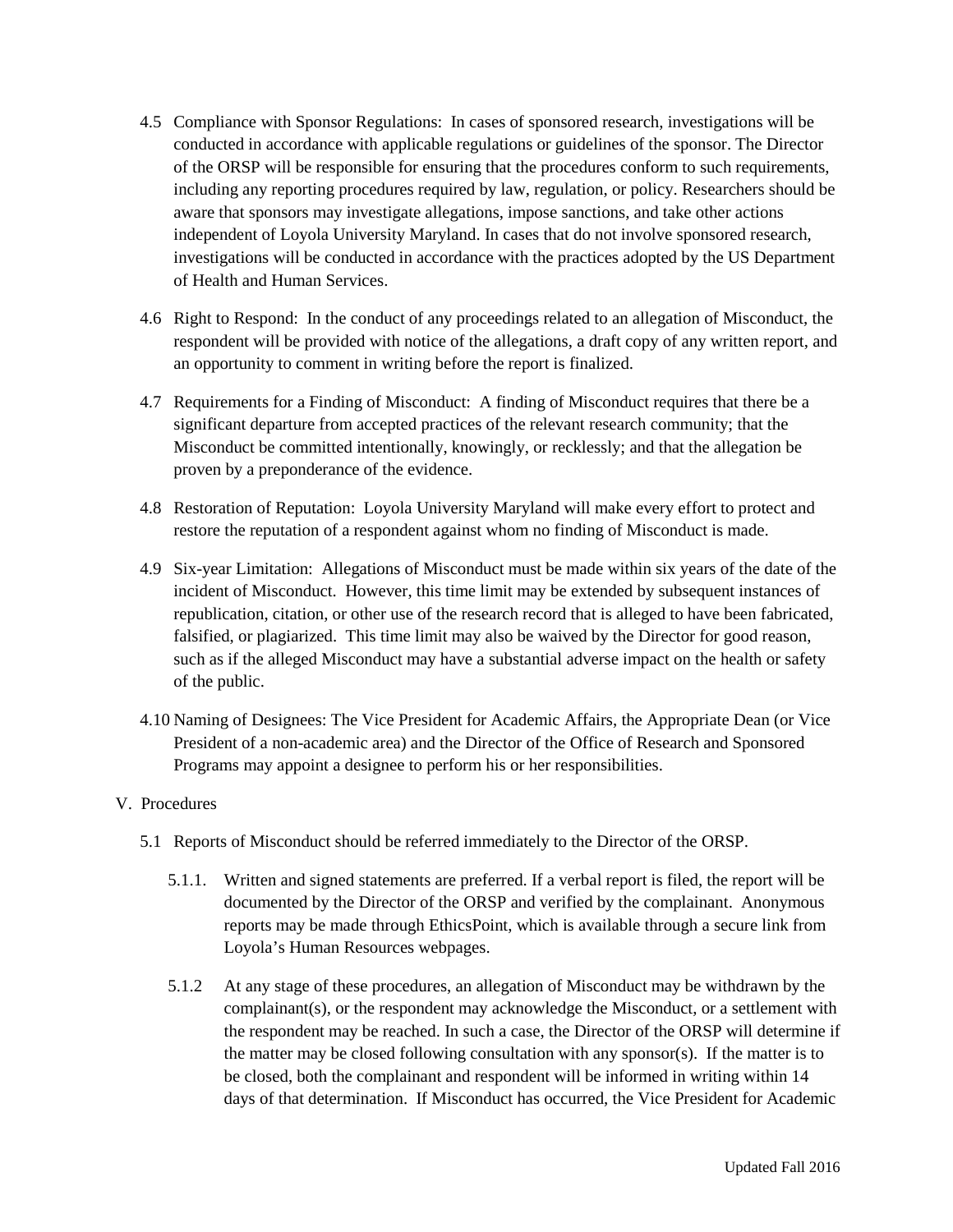Affairs (VPAA) will determine the appropriate sanction as provided in section 6 of this policy.

- 5.2. Initial Review of an Allegation
	- 5.2.1 Upon receiving an allegation of Misconduct, the Director of the ORSP will notify the Appropriate Dean and the VPAA that a report has been made. The ORSP will gather preliminary information in order to determine if the allegation meets the definition of Misconduct, falls within the appropriate time limitations, and is sufficiently credible and specific so that potential evidence of Misconduct may be identified.
	- 5.2.2 In the case of a vague allegation, the Director of the ORSP shall make an effort to obtain more information before a decision is made as to whether to initiate a Preliminary Inquiry.
	- 5.2.3 In consultation with appropriate parties, the ORSP shall determine whether the allegation represents potential criminal activity; poses a threat of harm, or has harmed the welfare of human or animal subjects or the public; or may seriously harm the reputation of the University. If such a determination is made, legal counsel or other administrative office(s) may be consulted regarding immediate actions including, but not limited to, (a) suspension of any relevant activities of the respondent until the investigation(s) are concluded; (b) protection of any potentially relevant evidence under threat of destruction; (c) increased monitoring/supervision of scholarly activities; and (d) notification of appropriate governmental agencies.
	- 5.2.4 This stage of preliminary review will be completed, and a determination made to either close the issue or begin a Preliminary Inquiry, within 30 days of the initial receipt of the complaint by the ORSP. This determination shall be in writing and submitted to the Appropriate Dean and to the VPAA.
- 5.3 Procedures Regarding Preliminary Inquiries
	- 5.3.1 Prior to or upon the initiation of a Preliminary Inquiry, the Director of the ORSP will provide to the respondent, the Appropriate Dean, and the VPAA a statement of the allegations against the respondent.
	- 5.3.2 Before or at the time the Director of the ORSP notifies the respondent that a Preliminary Inquiry will take place, the Director must take all reasonable and practical steps to obtain custody of all the research records and evidence needed to conduct the Misconduct proceeding, inventory the records and evidence, and secure them. The Director will undertake all reasonable and practical efforts to take custody of additional research records or evidence discovered during the course of a Misconduct proceeding. The Director shall obtain the assistance of the respondent's supervisor and others in this process as needed.
	- 5.3.3. A Preliminary Inquiry committee, instructed carefully in the confidentiality of these proceedings, will be named. The Preliminary Inquiry committee will be composed of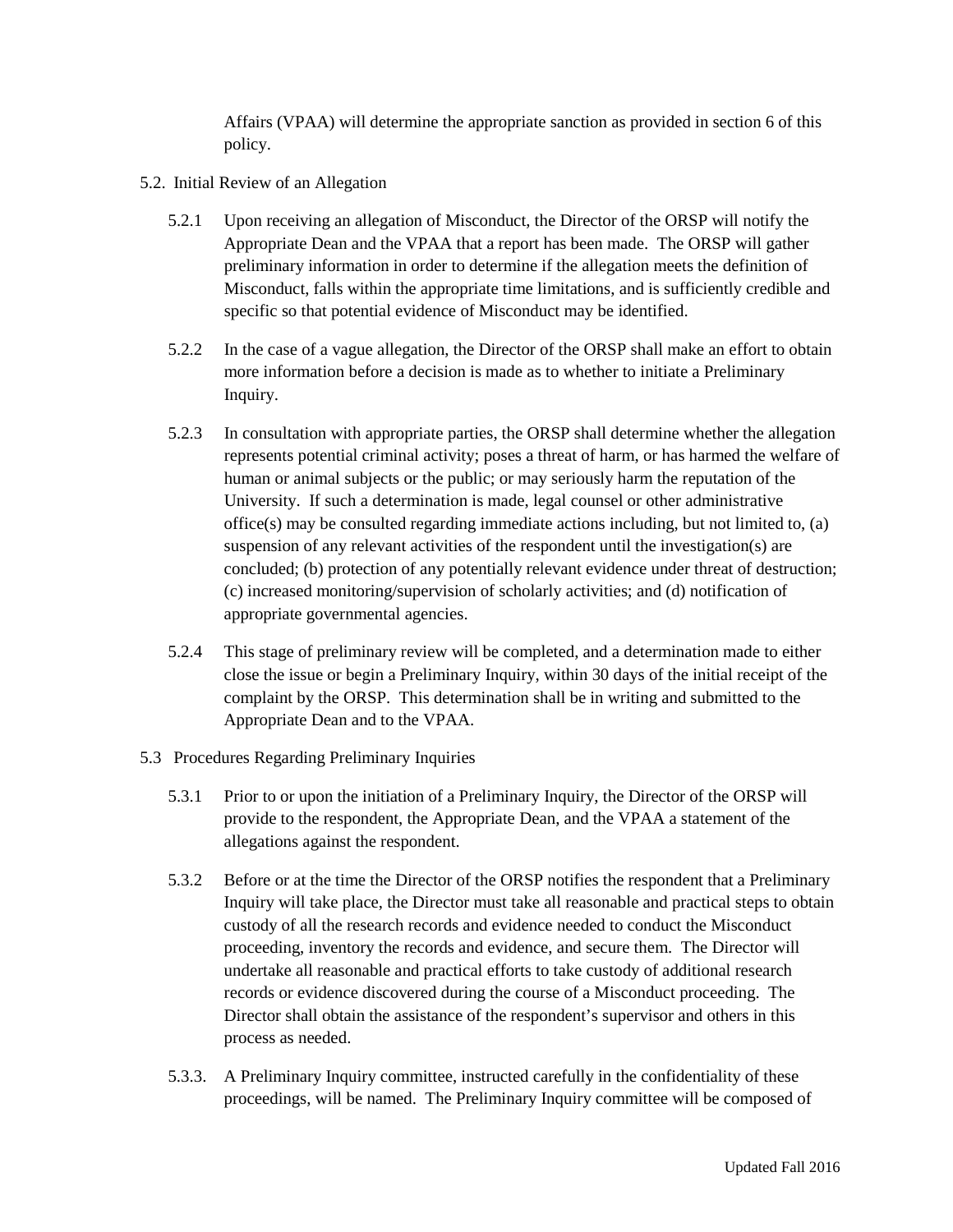three appropriately selected members, including two tenured faculty members, one of whom will belong to a school other than that of the respondent. The Faculty Affairs Committee will appoint all faculty members of the Preliminary Inquiry committee. The Dean will select any other members appointed to the committee. Every care will be taken in the establishment of this committee to protect against real or apparent conflicts of interest and to guarantee fair process to the individuals involved.

- 5.3.4. The Preliminary Inquiry committee shall make a recommendation to the Dean as to whether or not the allegation warrants a Formal Investigation. A Formal Investigation is warranted if there is a reasonable basis for concluding that the allegation falls within the definition of Misconduct and preliminary information-gathering and preliminary factfinding from the inquiry indicates that the allegation may have substance.
- 5.3.5 The Preliminary Inquiry shall be said to begin when the Preliminary Inquiry committee receives instructions at its first meeting. The Preliminary Inquiry committee will complete the inquiry within 60 calendar days of its initiation unless circumstances clearly warrant a longer period. This 60-day period includes preparing the Preliminary Inquiry draft report and giving the respondent at least seven days to comment on it in writing.
- 5.3.6 The final Preliminary Inquiry report shall be submitted to the Appropriate Dean.
	- 5.3.6.1. The Appropriate Dean may initiate a Formal Investigation or terminate the inquiry.
	- 5.3.6.2 The Appropriate Dean will notify the respondent, the Director, and the VPAA of his or her decision, in writing, within seven calendar days.
- 5.3.7. Should the Preliminary Inquiry committee require additional time in order to perform its task, it must submit a well-justified request for an extension, in writing, to the Appropriate Dean no less than 14 days prior to the conclusion of the 60-day period allotted for the Preliminary Inquiry.

## 5.4. Procedures Regarding Formal Investigation

- 5.4.1. Following receipt of the Preliminary Inquiry report, if the Appropriate Dean determines that a Formal Investigation is warranted, responsibility for continuing the investigation will transfer to the VPAA. At this point, the VPAA shall notify the President that a Formal Investigation into alleged Misconduct has been initiated.
- 5.4.2. Within 30 days of the completion of the Preliminary Inquiry, the VPAA will convene a Formal Investigation committee comprised of the Preliminary Inquiry committee members plus two additional members. The Faculty Affairs Committee will select any additional faculty members appointed to the committee and the VPAA will select any other members. At least two members of the Formal Investigation committee shall not be members of the School within which the Misconduct is alleged to have taken place. Every reasonable care will be taken in the establishment of this committee to protect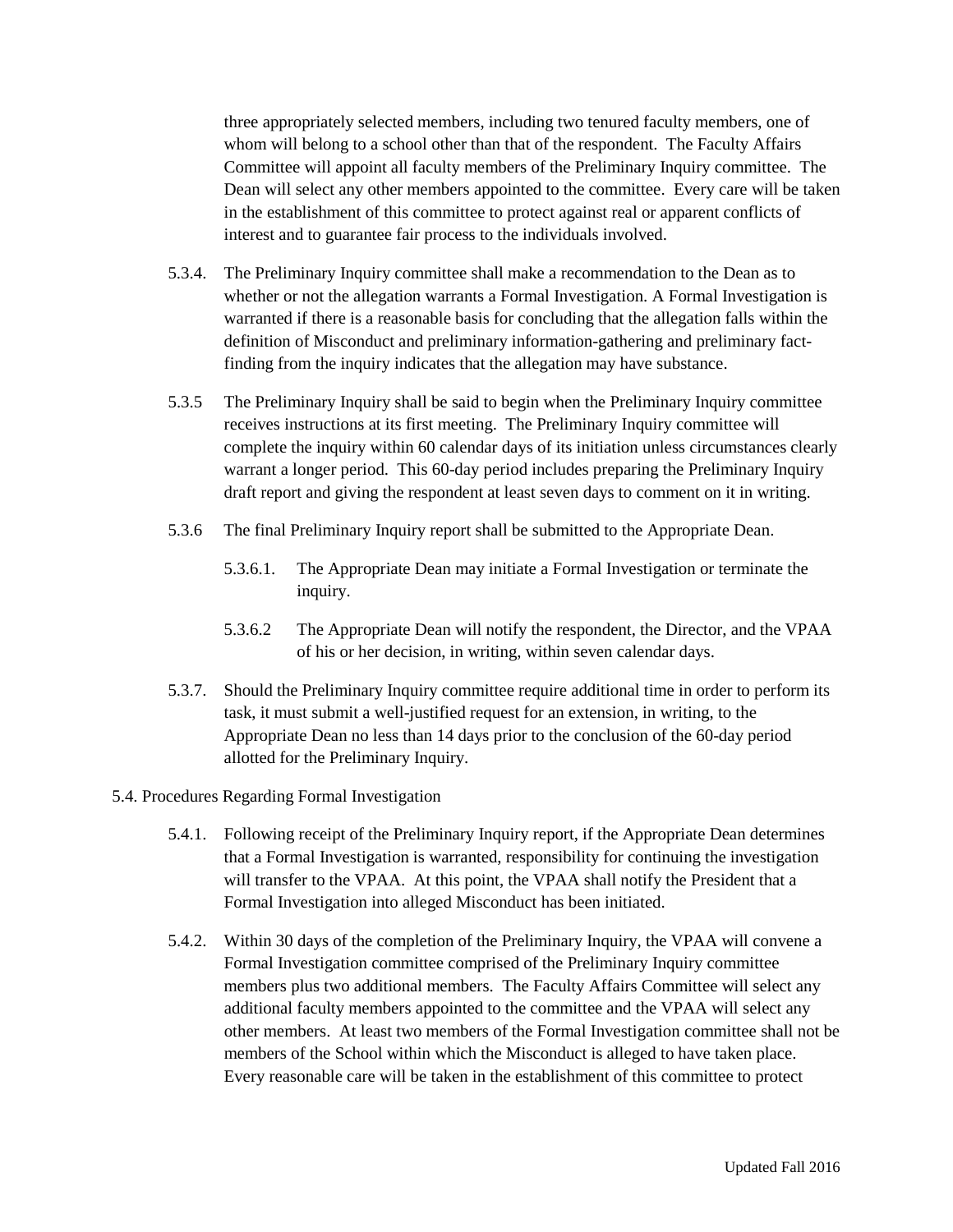against real or apparent conflicts of interest, and to guarantee the fulfillment of each member's duties to the full extent of this Policy.

- 5.4.3. The Formal Investigation committee will perform an in-depth inquiry and confidential review of all evidence gathered from the Preliminary Inquiry. The committee shall gather additional information and testimony as needed. The methods used will be determined by the committee and shall comply with any and all federal, state, and sponsor requirements.
- 5.4.4. The Formal Investigation committee will submit to the VPAA, no later than 120 days after its first meeting, a final written report indicating its findings based on its investigation. This report will indicate the facts of the investigation, make a determination based on the findings of the majority as to whether Misconduct occurred, as well as recommend appropriate sanctions or other actions, if warranted.
	- 5.4.4.1 The respondent will be provided with a copy of the draft written report before it is finalized. The respondent will be provided at least 14 days to make a written statement in response to the committee's findings. Any final modifications to the report must be made within 14 days after the receipt of the respondent's comments.

5.5 The procedures described in this Policy must be followed without omission or curtailment, except that deadlines may be extended for good cause as long as sponsor guidelines or applicable regulations are followed.

5.6. Final Actions After a Formal Investigation Has Taken Place

5.6.1. Finding: No Misconduct occurred.

Should the Formal Investigation committee's final report indicate that no Misconduct occurred, the VPAA will discontinue all proceedings and notify the respondent and the Appropriate Dean in writing within seven days of the findings. Every reasonable precaution will be taken to ensure the continuing confidentiality of the proceedings, restore the reputation of persons alleged to have engaged in Misconduct, and protect the positions and reputations of persons who have, in good faith, made allegations.

5.6.2. Finding: Misconduct occurred.

Should the Formal Investigation committee's final report indicate that Misconduct occurred, the VPAA will notify the respondent and the Appropriate Dean in writing within seven days. In addition, the President will be notified verbally of the conclusions and receive a copy of the committee's final report. If external funding is involved, the VPAA will also provide the Director with a copy of the final report.

5.6.2.1. The Vice President for Academic Affairs will determine appropriate sanctions commensurate with the nature and severity of the misconduct found to be involved and the respondent's history of prior violations, if any.